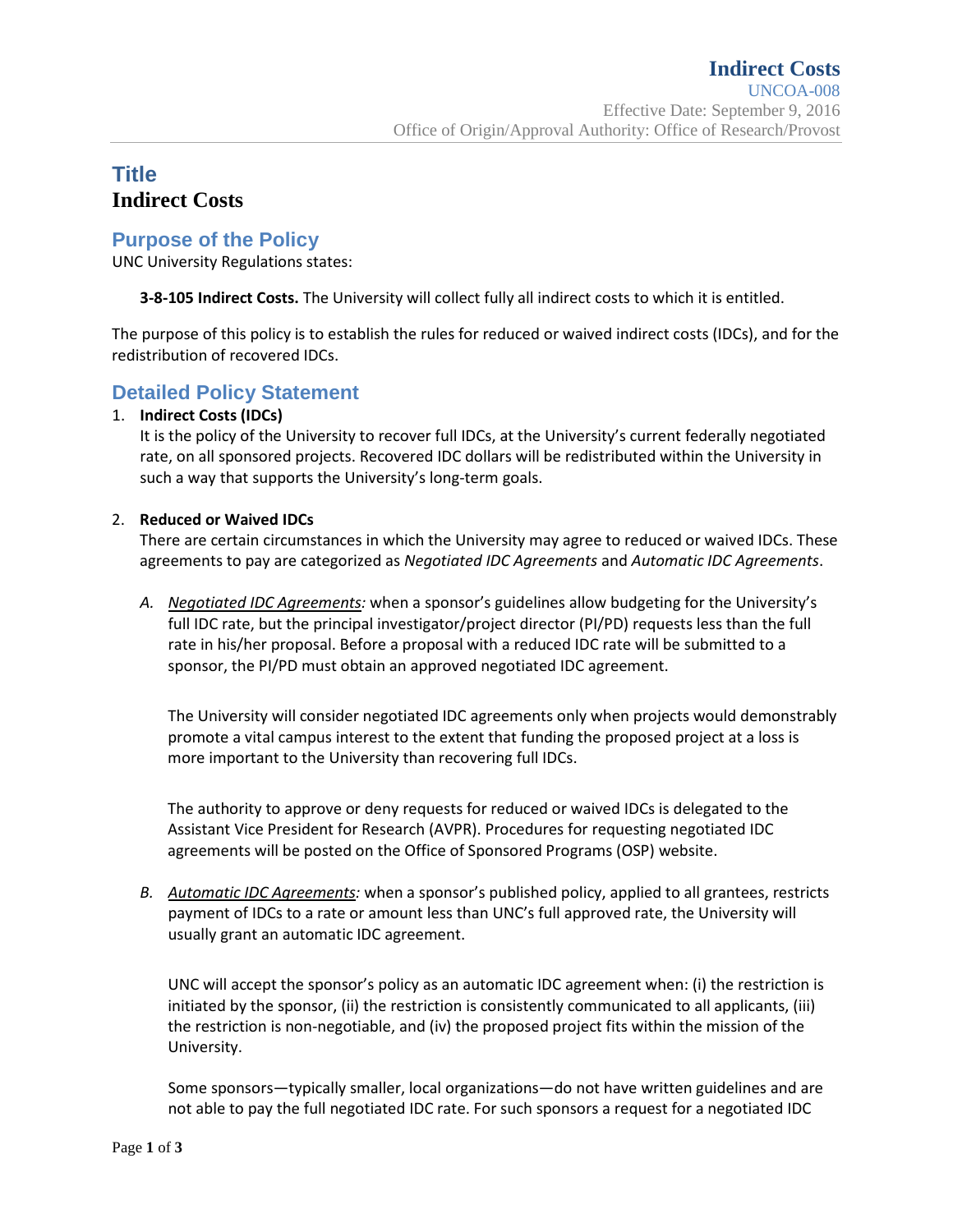agreement will be required. Once a history and relationship with the sponsor is established and an allowable IDC rate is agreed upon, an automatic IDC agreement will be approved.

OSP will maintain a list of approved automatic IDC rate agreements.

- C. *For-profit sponsors' IDCs*: Negotiated IDC agreements are *not allowed* for for-profit organizations. Charging a for-profit organization less than the full cost of a project, including IDCs, constitutes a gift of public funds for private benefit. The only exceptions to this policy will be based on case-by-case consideration of a project as a legitimate general University community service, or a scholarship or fellowship program.
- D. *Applicability and Duration of Approved Exceptions*: A negotiated IDC agreement will apply to the project period and the budget stated in the agreement or in an initial award document resulting from the proposal being considered, for a maximum period of five years, provided there is no material change in the project that affects the basis on which the agreement was approved. If a project continues beyond five years, the PI/PD must submit a request for a continuation of the IDC agreement.

#### 3. **Redistribution of Recovered IDCs**

The IDCs recovered from all sponsored projects will be redistributed according to the following guidelines. Redistribution plans that deviate from guidelines below must be approved, prior to submission of the proposal, by the AVPR. Recovered IDCs for all sponsored projects shall be redistributed as follows:

- *A.* 70% of recovered IDCs will be retained in the central University budget.
- *B.* 30% of recovered IDCs will be returned to the college(s) from which the sponsored program was generated. Projects with PIs and Co-PIs from more than one college will negotiate the subdivision of IDCs *prior to submission* of the proposal. Colleges are encouraged to maintain internal policies that return a significant portion of the 30% college share to the PI(s).

## **Applicability**

All sponsored projects submitted by UNC on behalf of any UNC personnel.

## **Definitions**

**Sponsored Projects**: All externally funded grants, contracts and other sponsored agreements.

**Direct Costs**: Costs that are readily identifiable with a specific sponsored project and that can be charged directly to that project. Direct costs include such items as salaries, fringe benefits, equipment, consumable materials and supplies, travel, participant costs, and the cost of subcontracts and consultants, all of which provide direct benefit attributable to the specific project. **Indirect Costs (IDCs)**: IDCs are sometimes referred to as facilities & administration (F&A) costs, institutional overhead, or simply administrative costs. IDCs are incurred for common or joint university services such as libraries, physical plant operation and maintenance, utility costs, depreciation or use allowance for buildings and equipment, and all administrative costs related to sponsored projects at the school, college, and university level. University-level administrative costs include accounting, payroll, purchasing, OSP, the Office of Research, etc. They are real costs to the institution, but they cannot be clearly and easily documented or attributed to a specific sponsored project, instructional activity, or any other institutional activity, and therefore, cannot be directly charged to a specific grant or other sponsored agreement or activity.